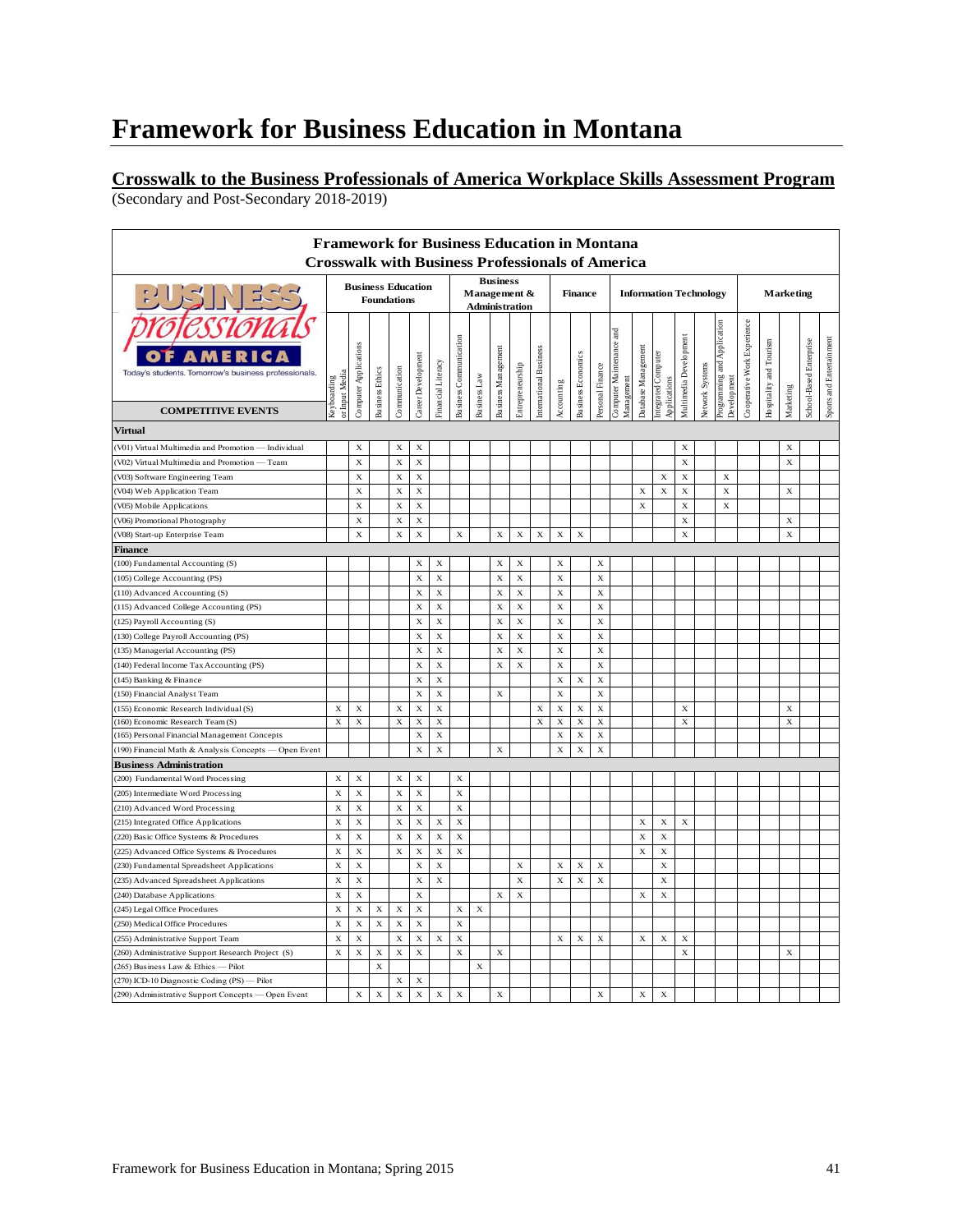#### **Crosswalk to the Business Professionals of America Workplace Skills Assessment Program**  (Secondary and Post-Secondary 2018-2019)

| <b>Business Education</b><br><b>Business Management</b><br>$7 - 7$<br><b>Information Technology</b><br><b>Marketing</b><br><b>Finance</b><br><b>Foundations</b><br>& Administration<br>Cooperative Work Experience<br>Programming and Application<br>$_{\rm rad}$<br>Multimedia Development<br><b>Business Communication</b><br>Sports and Entertainment<br>School-Based Enterprise<br>Hospitality and Tourism<br>Computer Maintenance<br>Computer Applications<br>Database Management<br>Business Management<br>international Business<br>Integrated Computer<br>Applications<br>Career Development<br><b>Business Economics</b><br>Financial Literacy<br>Network Systems<br>Entrepreneurship<br>Personal Finance<br>Communication<br><b>Business Ethics</b><br>Today's students. Tomorrow's business professionals.<br>or Input Media<br>Business Law<br>Management<br>Development<br><b>Keyboarding</b><br>Accounting<br>Marketing<br><b>COMPETITIVE EVENTS</b><br>X<br>$\mathbf X$<br>(300) Computer Network Technology<br>X<br>X<br>$\mathbf X$<br>$\mathbf X$<br>$\mathbf X$<br>$\mathbf X$<br>(305) PC Servicing & Troubleshooting<br>X<br>X<br>X<br>X<br>X<br>(310) Network Administration Using Microsoft®<br>$\mathbf X$<br>$\mathbf X$<br>$\mathbf X$<br>$\mathbf X$<br>$\mathbf X$<br>(315) Systems Administration Using Cisco®<br>$\mathbf X$<br>$\mathbf X$<br>$\mathbf X$<br>$\mathbf X$<br>(320) Computer Security<br>$\mathbf X$<br>$\mathbf X$<br>$\mathbf X$<br>$\mathbf X$<br>$\mathbf X$<br>$\mathbf X$<br>325) Network Design Team<br>$\mathbf X$<br>X<br>(330) Visual Basic/C# Programming<br>X<br>X<br>(335) C++ Programming<br>$\mathbf X$<br>X<br>(340) Java Programming<br>$\mathbf X$<br>X<br>X<br>(345) SQL Database Fundamentals<br>$\mathbf X$<br>$\mathbf X$<br>X<br>(390) Computer Programming Concepts - Open Event<br>X<br>X<br>X<br>X<br>$\mathbf X$<br>X<br>X<br>(391) Information Technology Concepts - Open Event<br>X<br>X<br>Digital Communication & Design<br>$\mathbf X$<br>X<br>$\mathbf X$<br>X<br>X<br>X<br>X<br>(400) Fundamental Desktop Publishing<br>$\bf{X}$<br>$\mathbf X$<br>X<br>$\mathbf X$<br>$\mathbf X$<br>X<br>X<br>$\mathbf X$<br>$\mathbf X$<br>(405) Fundamentals of Web Design<br>X<br>$\mathbf X$<br>X<br>$\mathbf X$<br>X<br>$\mathbf X$<br>X<br>(410) Graphic Design Promotion<br>$\mathbf X$<br>$\mathbf X$<br>$\mathbf X$<br>X<br>$\mathbf X$<br>$\mathbf X$<br>$\mathbf X$<br>X<br>(415) Digital Publishing<br>$\mathbf x$<br>X<br>$\mathbf X$<br>$\mathbf X$<br>$\mathbf X$<br>X<br>(420) Digital Media Production<br>$\mathbf X$<br>$\mathbf X$<br>X<br>(425) Computer Modeling<br>$\mathbf X$<br>$\mathbf X$<br>X<br>X<br>$\mathbf X$<br>X<br>430) Video Production Team<br>$\mathbf x$<br>$\mathbf X$<br>$\mathbf X$<br>$\mathbf X$<br>X<br>X<br>435) Web Site Design Team<br>X<br>$\mathbf x$<br>$\mathbf X$<br>$\mathbf X$<br>$\mathbf X$<br>(440) Computer Animation Team (S)<br>$\mathbf x$<br>$\mathbf X$<br>$\mathbf X$<br>$\mathbf X$<br>$\mathbf X$<br>(445) Broadcast News Production Team (S)<br>$\mathbf X$<br>$\mathbf X$<br>$\mathbf X$<br>$\mathbf X$<br>$\mathbf X$<br>$\mathbf X$<br>$\mathbf X$<br>$\mathbf X$<br>X<br>$\mathbf X$<br>X<br>490) Digital Communication & Design - Open Event (Pilot)<br>Management, Marketing & Communication<br>X<br>X<br>X<br>X<br>$\mathbf X$<br>(500) Global Marketing Team (S)<br>X<br>X<br>X<br>X<br>X<br>X<br>X<br>X<br>X<br>X<br>X<br>X<br>X<br>$\mathbf X$<br>$\mathbf X$<br>$\mathbf X$<br>$\mathbf X$<br>$\mathbf X$<br>$\mathbf X$<br>X<br>X<br>X<br>$\mathbf X$<br>$\mathbf X$<br>$\mathbf X$<br>X<br>X<br>X<br>X<br>X<br>$\mathbf X$<br>$\mathbf X$<br>(505) Entrepreneurship<br>$\mathbf X$<br>$\mathbf X$<br>$\mathbf X$<br>$\mathbf X$<br>$\mathbf X$<br>$\mathbf X$<br>$\mathbf X$<br>$\mathbf X$<br>$\mathbf X$<br>$\mathbf X$<br>$\mathbf X$<br>$\mathbf X$<br>X<br>$\mathbf X$<br>$\mathbf X$<br>X<br>$\mathbf X$<br>X<br>X<br>(510) Small Business Management Team<br>$\mathbf X$<br>$\mathbf X$<br>$\mathbf X$<br>$\mathbf X$<br>$\mathbf X$<br>$\mathbf X$<br>$\mathbf x$<br>X<br>$\mathbf X$<br>X<br>(515) Interview Skills<br>X<br>$\mathbf X$<br>$\mathbf x$<br>$\mathbf X$<br>X<br>$\mathbf X$<br>X<br>X<br>X<br>X<br>520) Advanced Interview Skills<br>$\mathbf X$<br>$\mathbf X$<br>$\mathbf X$<br>$\mathbf X$<br>525) Extemporaneous Speech (S)<br>$\mathbf X$<br>$\mathbf X$<br>X<br>$\mathbf X$<br>X<br>X<br>(530) Contemporary Issues (PS)<br>X<br>X<br>$\mathbf X$<br>$\mathbf X$<br>$\mathbf X$<br>$\mathbf X$<br>$\mathbf X$<br>X<br>$\mathbf X$<br>$\mathbf X$<br>$\mathbf X$<br>(535) Human Resource Management<br>(540) Ethics & Professionalism (PS)<br>X<br>X<br>Χ<br>X<br>X<br>X<br>X<br>X<br>Х<br>X<br>X<br>X<br>X<br>X<br>$\mathbf X$<br>$\mathbf X$<br>$\mathbf X$<br>$\mathbf X$<br>$\mathbf X$<br>X<br>$\mathbf X$<br>(545) Prepared Speech<br>$\mathbf X$<br>$\mathbf X$<br>X<br>(550) Parliamentary Procedure Team (S)<br>$\mathbf X$<br>$\mathbf X$<br>X<br>$\mathbf X$<br>X<br>(555) Presentation Management Individual<br>X<br>X<br>$\mathbf X$<br>$\mathbf X$<br>$\mathbf X$<br>X<br>$\mathbf X$<br>$\mathbf X$<br>$\mathbf X$<br>(560) Presentation Management Team<br>$\mathbf X$<br>$\mathbf X$<br>$\mathbf X$<br>$\mathbf X$<br>(590) Business Meeting Management Concepts - Open Event<br>X<br>X<br>X<br>X<br>$\mathbf X$<br>$\mathbf X$<br>$\mathbf X$<br>$\mathbf X$<br>$\mathbf X$<br>$\mathbf X$<br>$\mathbf X$<br>$\mathbf x$<br>X<br>X<br>X<br>X<br>- Open Event<br>$\mathbf X$<br>(592) Parliamentary Procedures Concepts - Open Event<br>X<br>X<br>$\mathbf X$<br>X<br>$\mathbf X$<br>X<br>X<br>(593) Project Management Concepts — Open Event (PS) |                                                        | <b>Framework for Business Education in Montana</b> |   |   |   |   |  |  |  | <b>Crosswalk with Business Professionals of America</b> |  |  |  |  |  |   |   |  |
|-------------------------------------------------------------------------------------------------------------------------------------------------------------------------------------------------------------------------------------------------------------------------------------------------------------------------------------------------------------------------------------------------------------------------------------------------------------------------------------------------------------------------------------------------------------------------------------------------------------------------------------------------------------------------------------------------------------------------------------------------------------------------------------------------------------------------------------------------------------------------------------------------------------------------------------------------------------------------------------------------------------------------------------------------------------------------------------------------------------------------------------------------------------------------------------------------------------------------------------------------------------------------------------------------------------------------------------------------------------------------------------------------------------------------------------------------------------------------------------------------------------------------------------------------------------------------------------------------------------------------------------------------------------------------------------------------------------------------------------------------------------------------------------------------------------------------------------------------------------------------------------------------------------------------------------------------------------------------------------------------------------------------------------------------------------------------------------------------------------------------------------------------------------------------------------------------------------------------------------------------------------------------------------------------------------------------------------------------------------------------------------------------------------------------------------------------------------------------------------------------------------------------------------------------------------------------------------------------------------------------------------------------------------------------------------------------------------------------------------------------------------------------------------------------------------------------------------------------------------------------------------------------------------------------------------------------------------------------------------------------------------------------------------------------------------------------------------------------------------------------------------------------------------------------------------------------------------------------------------------------------------------------------------------------------------------------------------------------------------------------------------------------------------------------------------------------------------------------------------------------------------------------------------------------------------------------------------------------------------------------------------------------------------------------------------------------------------------------------------------------------------------------------------------------------------------------------------------------------------------------------------------------------------------------------------------------------------------------------------------------------------------------------------------------------------------------------------------------------------------------------------------------------------------------------------------------------------------------------------------------------------------------------------------------------------------------------------------------------------------------------------------------------------------------------------------------------------------------------------------------------------------------------------------------------------------------------------------------------------------------------------------------------------------------------------------------------------------------------------------------------------------------------------------------------------------------------------------------------------------------------------------------------------------------------------------------------------------------------------------------------------------------------------------------------------------------------------------------------------------------------------------------------------------------------------------------------------------------------------------------------------------------------------------------------------------------------------------------------------------------------------------------------------------------------------------------------------------------------------------------------------------------------------------------------------------------------------------------------------------------------------------------------------------------------------------------------------------------------------------------|--------------------------------------------------------|----------------------------------------------------|---|---|---|---|--|--|--|---------------------------------------------------------|--|--|--|--|--|---|---|--|
|                                                                                                                                                                                                                                                                                                                                                                                                                                                                                                                                                                                                                                                                                                                                                                                                                                                                                                                                                                                                                                                                                                                                                                                                                                                                                                                                                                                                                                                                                                                                                                                                                                                                                                                                                                                                                                                                                                                                                                                                                                                                                                                                                                                                                                                                                                                                                                                                                                                                                                                                                                                                                                                                                                                                                                                                                                                                                                                                                                                                                                                                                                                                                                                                                                                                                                                                                                                                                                                                                                                                                                                                                                                                                                                                                                                                                                                                                                                                                                                                                                                                                                                                                                                                                                                                                                                                                                                                                                                                                                                                                                                                                                                                                                                                                                                                                                                                                                                                                                                                                                                                                                                                                                                                                                                                                                                                                                                                                                                                                                                                                                                                                                                                                                                                                 |                                                        |                                                    |   |   |   |   |  |  |  |                                                         |  |  |  |  |  |   |   |  |
|                                                                                                                                                                                                                                                                                                                                                                                                                                                                                                                                                                                                                                                                                                                                                                                                                                                                                                                                                                                                                                                                                                                                                                                                                                                                                                                                                                                                                                                                                                                                                                                                                                                                                                                                                                                                                                                                                                                                                                                                                                                                                                                                                                                                                                                                                                                                                                                                                                                                                                                                                                                                                                                                                                                                                                                                                                                                                                                                                                                                                                                                                                                                                                                                                                                                                                                                                                                                                                                                                                                                                                                                                                                                                                                                                                                                                                                                                                                                                                                                                                                                                                                                                                                                                                                                                                                                                                                                                                                                                                                                                                                                                                                                                                                                                                                                                                                                                                                                                                                                                                                                                                                                                                                                                                                                                                                                                                                                                                                                                                                                                                                                                                                                                                                                                 |                                                        |                                                    |   |   |   |   |  |  |  |                                                         |  |  |  |  |  |   |   |  |
|                                                                                                                                                                                                                                                                                                                                                                                                                                                                                                                                                                                                                                                                                                                                                                                                                                                                                                                                                                                                                                                                                                                                                                                                                                                                                                                                                                                                                                                                                                                                                                                                                                                                                                                                                                                                                                                                                                                                                                                                                                                                                                                                                                                                                                                                                                                                                                                                                                                                                                                                                                                                                                                                                                                                                                                                                                                                                                                                                                                                                                                                                                                                                                                                                                                                                                                                                                                                                                                                                                                                                                                                                                                                                                                                                                                                                                                                                                                                                                                                                                                                                                                                                                                                                                                                                                                                                                                                                                                                                                                                                                                                                                                                                                                                                                                                                                                                                                                                                                                                                                                                                                                                                                                                                                                                                                                                                                                                                                                                                                                                                                                                                                                                                                                                                 |                                                        |                                                    |   |   |   |   |  |  |  |                                                         |  |  |  |  |  |   |   |  |
|                                                                                                                                                                                                                                                                                                                                                                                                                                                                                                                                                                                                                                                                                                                                                                                                                                                                                                                                                                                                                                                                                                                                                                                                                                                                                                                                                                                                                                                                                                                                                                                                                                                                                                                                                                                                                                                                                                                                                                                                                                                                                                                                                                                                                                                                                                                                                                                                                                                                                                                                                                                                                                                                                                                                                                                                                                                                                                                                                                                                                                                                                                                                                                                                                                                                                                                                                                                                                                                                                                                                                                                                                                                                                                                                                                                                                                                                                                                                                                                                                                                                                                                                                                                                                                                                                                                                                                                                                                                                                                                                                                                                                                                                                                                                                                                                                                                                                                                                                                                                                                                                                                                                                                                                                                                                                                                                                                                                                                                                                                                                                                                                                                                                                                                                                 | <b>Management Information Systems</b>                  |                                                    |   |   |   |   |  |  |  |                                                         |  |  |  |  |  |   |   |  |
|                                                                                                                                                                                                                                                                                                                                                                                                                                                                                                                                                                                                                                                                                                                                                                                                                                                                                                                                                                                                                                                                                                                                                                                                                                                                                                                                                                                                                                                                                                                                                                                                                                                                                                                                                                                                                                                                                                                                                                                                                                                                                                                                                                                                                                                                                                                                                                                                                                                                                                                                                                                                                                                                                                                                                                                                                                                                                                                                                                                                                                                                                                                                                                                                                                                                                                                                                                                                                                                                                                                                                                                                                                                                                                                                                                                                                                                                                                                                                                                                                                                                                                                                                                                                                                                                                                                                                                                                                                                                                                                                                                                                                                                                                                                                                                                                                                                                                                                                                                                                                                                                                                                                                                                                                                                                                                                                                                                                                                                                                                                                                                                                                                                                                                                                                 |                                                        |                                                    |   |   |   |   |  |  |  |                                                         |  |  |  |  |  |   |   |  |
|                                                                                                                                                                                                                                                                                                                                                                                                                                                                                                                                                                                                                                                                                                                                                                                                                                                                                                                                                                                                                                                                                                                                                                                                                                                                                                                                                                                                                                                                                                                                                                                                                                                                                                                                                                                                                                                                                                                                                                                                                                                                                                                                                                                                                                                                                                                                                                                                                                                                                                                                                                                                                                                                                                                                                                                                                                                                                                                                                                                                                                                                                                                                                                                                                                                                                                                                                                                                                                                                                                                                                                                                                                                                                                                                                                                                                                                                                                                                                                                                                                                                                                                                                                                                                                                                                                                                                                                                                                                                                                                                                                                                                                                                                                                                                                                                                                                                                                                                                                                                                                                                                                                                                                                                                                                                                                                                                                                                                                                                                                                                                                                                                                                                                                                                                 |                                                        |                                                    |   |   |   |   |  |  |  |                                                         |  |  |  |  |  |   |   |  |
|                                                                                                                                                                                                                                                                                                                                                                                                                                                                                                                                                                                                                                                                                                                                                                                                                                                                                                                                                                                                                                                                                                                                                                                                                                                                                                                                                                                                                                                                                                                                                                                                                                                                                                                                                                                                                                                                                                                                                                                                                                                                                                                                                                                                                                                                                                                                                                                                                                                                                                                                                                                                                                                                                                                                                                                                                                                                                                                                                                                                                                                                                                                                                                                                                                                                                                                                                                                                                                                                                                                                                                                                                                                                                                                                                                                                                                                                                                                                                                                                                                                                                                                                                                                                                                                                                                                                                                                                                                                                                                                                                                                                                                                                                                                                                                                                                                                                                                                                                                                                                                                                                                                                                                                                                                                                                                                                                                                                                                                                                                                                                                                                                                                                                                                                                 |                                                        |                                                    |   |   |   |   |  |  |  |                                                         |  |  |  |  |  |   |   |  |
|                                                                                                                                                                                                                                                                                                                                                                                                                                                                                                                                                                                                                                                                                                                                                                                                                                                                                                                                                                                                                                                                                                                                                                                                                                                                                                                                                                                                                                                                                                                                                                                                                                                                                                                                                                                                                                                                                                                                                                                                                                                                                                                                                                                                                                                                                                                                                                                                                                                                                                                                                                                                                                                                                                                                                                                                                                                                                                                                                                                                                                                                                                                                                                                                                                                                                                                                                                                                                                                                                                                                                                                                                                                                                                                                                                                                                                                                                                                                                                                                                                                                                                                                                                                                                                                                                                                                                                                                                                                                                                                                                                                                                                                                                                                                                                                                                                                                                                                                                                                                                                                                                                                                                                                                                                                                                                                                                                                                                                                                                                                                                                                                                                                                                                                                                 |                                                        |                                                    |   |   |   |   |  |  |  |                                                         |  |  |  |  |  |   |   |  |
|                                                                                                                                                                                                                                                                                                                                                                                                                                                                                                                                                                                                                                                                                                                                                                                                                                                                                                                                                                                                                                                                                                                                                                                                                                                                                                                                                                                                                                                                                                                                                                                                                                                                                                                                                                                                                                                                                                                                                                                                                                                                                                                                                                                                                                                                                                                                                                                                                                                                                                                                                                                                                                                                                                                                                                                                                                                                                                                                                                                                                                                                                                                                                                                                                                                                                                                                                                                                                                                                                                                                                                                                                                                                                                                                                                                                                                                                                                                                                                                                                                                                                                                                                                                                                                                                                                                                                                                                                                                                                                                                                                                                                                                                                                                                                                                                                                                                                                                                                                                                                                                                                                                                                                                                                                                                                                                                                                                                                                                                                                                                                                                                                                                                                                                                                 |                                                        |                                                    |   |   |   |   |  |  |  |                                                         |  |  |  |  |  |   |   |  |
|                                                                                                                                                                                                                                                                                                                                                                                                                                                                                                                                                                                                                                                                                                                                                                                                                                                                                                                                                                                                                                                                                                                                                                                                                                                                                                                                                                                                                                                                                                                                                                                                                                                                                                                                                                                                                                                                                                                                                                                                                                                                                                                                                                                                                                                                                                                                                                                                                                                                                                                                                                                                                                                                                                                                                                                                                                                                                                                                                                                                                                                                                                                                                                                                                                                                                                                                                                                                                                                                                                                                                                                                                                                                                                                                                                                                                                                                                                                                                                                                                                                                                                                                                                                                                                                                                                                                                                                                                                                                                                                                                                                                                                                                                                                                                                                                                                                                                                                                                                                                                                                                                                                                                                                                                                                                                                                                                                                                                                                                                                                                                                                                                                                                                                                                                 |                                                        |                                                    |   |   |   |   |  |  |  |                                                         |  |  |  |  |  |   |   |  |
|                                                                                                                                                                                                                                                                                                                                                                                                                                                                                                                                                                                                                                                                                                                                                                                                                                                                                                                                                                                                                                                                                                                                                                                                                                                                                                                                                                                                                                                                                                                                                                                                                                                                                                                                                                                                                                                                                                                                                                                                                                                                                                                                                                                                                                                                                                                                                                                                                                                                                                                                                                                                                                                                                                                                                                                                                                                                                                                                                                                                                                                                                                                                                                                                                                                                                                                                                                                                                                                                                                                                                                                                                                                                                                                                                                                                                                                                                                                                                                                                                                                                                                                                                                                                                                                                                                                                                                                                                                                                                                                                                                                                                                                                                                                                                                                                                                                                                                                                                                                                                                                                                                                                                                                                                                                                                                                                                                                                                                                                                                                                                                                                                                                                                                                                                 |                                                        |                                                    |   |   |   |   |  |  |  |                                                         |  |  |  |  |  |   |   |  |
|                                                                                                                                                                                                                                                                                                                                                                                                                                                                                                                                                                                                                                                                                                                                                                                                                                                                                                                                                                                                                                                                                                                                                                                                                                                                                                                                                                                                                                                                                                                                                                                                                                                                                                                                                                                                                                                                                                                                                                                                                                                                                                                                                                                                                                                                                                                                                                                                                                                                                                                                                                                                                                                                                                                                                                                                                                                                                                                                                                                                                                                                                                                                                                                                                                                                                                                                                                                                                                                                                                                                                                                                                                                                                                                                                                                                                                                                                                                                                                                                                                                                                                                                                                                                                                                                                                                                                                                                                                                                                                                                                                                                                                                                                                                                                                                                                                                                                                                                                                                                                                                                                                                                                                                                                                                                                                                                                                                                                                                                                                                                                                                                                                                                                                                                                 |                                                        |                                                    |   |   |   |   |  |  |  |                                                         |  |  |  |  |  |   |   |  |
|                                                                                                                                                                                                                                                                                                                                                                                                                                                                                                                                                                                                                                                                                                                                                                                                                                                                                                                                                                                                                                                                                                                                                                                                                                                                                                                                                                                                                                                                                                                                                                                                                                                                                                                                                                                                                                                                                                                                                                                                                                                                                                                                                                                                                                                                                                                                                                                                                                                                                                                                                                                                                                                                                                                                                                                                                                                                                                                                                                                                                                                                                                                                                                                                                                                                                                                                                                                                                                                                                                                                                                                                                                                                                                                                                                                                                                                                                                                                                                                                                                                                                                                                                                                                                                                                                                                                                                                                                                                                                                                                                                                                                                                                                                                                                                                                                                                                                                                                                                                                                                                                                                                                                                                                                                                                                                                                                                                                                                                                                                                                                                                                                                                                                                                                                 |                                                        |                                                    |   |   |   |   |  |  |  |                                                         |  |  |  |  |  |   |   |  |
|                                                                                                                                                                                                                                                                                                                                                                                                                                                                                                                                                                                                                                                                                                                                                                                                                                                                                                                                                                                                                                                                                                                                                                                                                                                                                                                                                                                                                                                                                                                                                                                                                                                                                                                                                                                                                                                                                                                                                                                                                                                                                                                                                                                                                                                                                                                                                                                                                                                                                                                                                                                                                                                                                                                                                                                                                                                                                                                                                                                                                                                                                                                                                                                                                                                                                                                                                                                                                                                                                                                                                                                                                                                                                                                                                                                                                                                                                                                                                                                                                                                                                                                                                                                                                                                                                                                                                                                                                                                                                                                                                                                                                                                                                                                                                                                                                                                                                                                                                                                                                                                                                                                                                                                                                                                                                                                                                                                                                                                                                                                                                                                                                                                                                                                                                 |                                                        |                                                    |   |   |   |   |  |  |  |                                                         |  |  |  |  |  |   |   |  |
|                                                                                                                                                                                                                                                                                                                                                                                                                                                                                                                                                                                                                                                                                                                                                                                                                                                                                                                                                                                                                                                                                                                                                                                                                                                                                                                                                                                                                                                                                                                                                                                                                                                                                                                                                                                                                                                                                                                                                                                                                                                                                                                                                                                                                                                                                                                                                                                                                                                                                                                                                                                                                                                                                                                                                                                                                                                                                                                                                                                                                                                                                                                                                                                                                                                                                                                                                                                                                                                                                                                                                                                                                                                                                                                                                                                                                                                                                                                                                                                                                                                                                                                                                                                                                                                                                                                                                                                                                                                                                                                                                                                                                                                                                                                                                                                                                                                                                                                                                                                                                                                                                                                                                                                                                                                                                                                                                                                                                                                                                                                                                                                                                                                                                                                                                 |                                                        |                                                    |   |   |   |   |  |  |  |                                                         |  |  |  |  |  |   |   |  |
|                                                                                                                                                                                                                                                                                                                                                                                                                                                                                                                                                                                                                                                                                                                                                                                                                                                                                                                                                                                                                                                                                                                                                                                                                                                                                                                                                                                                                                                                                                                                                                                                                                                                                                                                                                                                                                                                                                                                                                                                                                                                                                                                                                                                                                                                                                                                                                                                                                                                                                                                                                                                                                                                                                                                                                                                                                                                                                                                                                                                                                                                                                                                                                                                                                                                                                                                                                                                                                                                                                                                                                                                                                                                                                                                                                                                                                                                                                                                                                                                                                                                                                                                                                                                                                                                                                                                                                                                                                                                                                                                                                                                                                                                                                                                                                                                                                                                                                                                                                                                                                                                                                                                                                                                                                                                                                                                                                                                                                                                                                                                                                                                                                                                                                                                                 |                                                        |                                                    |   |   |   |   |  |  |  |                                                         |  |  |  |  |  |   |   |  |
|                                                                                                                                                                                                                                                                                                                                                                                                                                                                                                                                                                                                                                                                                                                                                                                                                                                                                                                                                                                                                                                                                                                                                                                                                                                                                                                                                                                                                                                                                                                                                                                                                                                                                                                                                                                                                                                                                                                                                                                                                                                                                                                                                                                                                                                                                                                                                                                                                                                                                                                                                                                                                                                                                                                                                                                                                                                                                                                                                                                                                                                                                                                                                                                                                                                                                                                                                                                                                                                                                                                                                                                                                                                                                                                                                                                                                                                                                                                                                                                                                                                                                                                                                                                                                                                                                                                                                                                                                                                                                                                                                                                                                                                                                                                                                                                                                                                                                                                                                                                                                                                                                                                                                                                                                                                                                                                                                                                                                                                                                                                                                                                                                                                                                                                                                 |                                                        |                                                    |   |   |   |   |  |  |  |                                                         |  |  |  |  |  |   |   |  |
|                                                                                                                                                                                                                                                                                                                                                                                                                                                                                                                                                                                                                                                                                                                                                                                                                                                                                                                                                                                                                                                                                                                                                                                                                                                                                                                                                                                                                                                                                                                                                                                                                                                                                                                                                                                                                                                                                                                                                                                                                                                                                                                                                                                                                                                                                                                                                                                                                                                                                                                                                                                                                                                                                                                                                                                                                                                                                                                                                                                                                                                                                                                                                                                                                                                                                                                                                                                                                                                                                                                                                                                                                                                                                                                                                                                                                                                                                                                                                                                                                                                                                                                                                                                                                                                                                                                                                                                                                                                                                                                                                                                                                                                                                                                                                                                                                                                                                                                                                                                                                                                                                                                                                                                                                                                                                                                                                                                                                                                                                                                                                                                                                                                                                                                                                 |                                                        |                                                    |   |   |   |   |  |  |  |                                                         |  |  |  |  |  |   |   |  |
|                                                                                                                                                                                                                                                                                                                                                                                                                                                                                                                                                                                                                                                                                                                                                                                                                                                                                                                                                                                                                                                                                                                                                                                                                                                                                                                                                                                                                                                                                                                                                                                                                                                                                                                                                                                                                                                                                                                                                                                                                                                                                                                                                                                                                                                                                                                                                                                                                                                                                                                                                                                                                                                                                                                                                                                                                                                                                                                                                                                                                                                                                                                                                                                                                                                                                                                                                                                                                                                                                                                                                                                                                                                                                                                                                                                                                                                                                                                                                                                                                                                                                                                                                                                                                                                                                                                                                                                                                                                                                                                                                                                                                                                                                                                                                                                                                                                                                                                                                                                                                                                                                                                                                                                                                                                                                                                                                                                                                                                                                                                                                                                                                                                                                                                                                 |                                                        |                                                    |   |   |   |   |  |  |  |                                                         |  |  |  |  |  |   |   |  |
|                                                                                                                                                                                                                                                                                                                                                                                                                                                                                                                                                                                                                                                                                                                                                                                                                                                                                                                                                                                                                                                                                                                                                                                                                                                                                                                                                                                                                                                                                                                                                                                                                                                                                                                                                                                                                                                                                                                                                                                                                                                                                                                                                                                                                                                                                                                                                                                                                                                                                                                                                                                                                                                                                                                                                                                                                                                                                                                                                                                                                                                                                                                                                                                                                                                                                                                                                                                                                                                                                                                                                                                                                                                                                                                                                                                                                                                                                                                                                                                                                                                                                                                                                                                                                                                                                                                                                                                                                                                                                                                                                                                                                                                                                                                                                                                                                                                                                                                                                                                                                                                                                                                                                                                                                                                                                                                                                                                                                                                                                                                                                                                                                                                                                                                                                 |                                                        |                                                    |   |   |   |   |  |  |  |                                                         |  |  |  |  |  |   |   |  |
|                                                                                                                                                                                                                                                                                                                                                                                                                                                                                                                                                                                                                                                                                                                                                                                                                                                                                                                                                                                                                                                                                                                                                                                                                                                                                                                                                                                                                                                                                                                                                                                                                                                                                                                                                                                                                                                                                                                                                                                                                                                                                                                                                                                                                                                                                                                                                                                                                                                                                                                                                                                                                                                                                                                                                                                                                                                                                                                                                                                                                                                                                                                                                                                                                                                                                                                                                                                                                                                                                                                                                                                                                                                                                                                                                                                                                                                                                                                                                                                                                                                                                                                                                                                                                                                                                                                                                                                                                                                                                                                                                                                                                                                                                                                                                                                                                                                                                                                                                                                                                                                                                                                                                                                                                                                                                                                                                                                                                                                                                                                                                                                                                                                                                                                                                 |                                                        |                                                    |   |   |   |   |  |  |  |                                                         |  |  |  |  |  |   |   |  |
|                                                                                                                                                                                                                                                                                                                                                                                                                                                                                                                                                                                                                                                                                                                                                                                                                                                                                                                                                                                                                                                                                                                                                                                                                                                                                                                                                                                                                                                                                                                                                                                                                                                                                                                                                                                                                                                                                                                                                                                                                                                                                                                                                                                                                                                                                                                                                                                                                                                                                                                                                                                                                                                                                                                                                                                                                                                                                                                                                                                                                                                                                                                                                                                                                                                                                                                                                                                                                                                                                                                                                                                                                                                                                                                                                                                                                                                                                                                                                                                                                                                                                                                                                                                                                                                                                                                                                                                                                                                                                                                                                                                                                                                                                                                                                                                                                                                                                                                                                                                                                                                                                                                                                                                                                                                                                                                                                                                                                                                                                                                                                                                                                                                                                                                                                 |                                                        |                                                    |   |   |   |   |  |  |  |                                                         |  |  |  |  |  |   |   |  |
|                                                                                                                                                                                                                                                                                                                                                                                                                                                                                                                                                                                                                                                                                                                                                                                                                                                                                                                                                                                                                                                                                                                                                                                                                                                                                                                                                                                                                                                                                                                                                                                                                                                                                                                                                                                                                                                                                                                                                                                                                                                                                                                                                                                                                                                                                                                                                                                                                                                                                                                                                                                                                                                                                                                                                                                                                                                                                                                                                                                                                                                                                                                                                                                                                                                                                                                                                                                                                                                                                                                                                                                                                                                                                                                                                                                                                                                                                                                                                                                                                                                                                                                                                                                                                                                                                                                                                                                                                                                                                                                                                                                                                                                                                                                                                                                                                                                                                                                                                                                                                                                                                                                                                                                                                                                                                                                                                                                                                                                                                                                                                                                                                                                                                                                                                 |                                                        |                                                    |   |   |   |   |  |  |  |                                                         |  |  |  |  |  |   |   |  |
|                                                                                                                                                                                                                                                                                                                                                                                                                                                                                                                                                                                                                                                                                                                                                                                                                                                                                                                                                                                                                                                                                                                                                                                                                                                                                                                                                                                                                                                                                                                                                                                                                                                                                                                                                                                                                                                                                                                                                                                                                                                                                                                                                                                                                                                                                                                                                                                                                                                                                                                                                                                                                                                                                                                                                                                                                                                                                                                                                                                                                                                                                                                                                                                                                                                                                                                                                                                                                                                                                                                                                                                                                                                                                                                                                                                                                                                                                                                                                                                                                                                                                                                                                                                                                                                                                                                                                                                                                                                                                                                                                                                                                                                                                                                                                                                                                                                                                                                                                                                                                                                                                                                                                                                                                                                                                                                                                                                                                                                                                                                                                                                                                                                                                                                                                 |                                                        |                                                    |   |   |   |   |  |  |  |                                                         |  |  |  |  |  |   |   |  |
|                                                                                                                                                                                                                                                                                                                                                                                                                                                                                                                                                                                                                                                                                                                                                                                                                                                                                                                                                                                                                                                                                                                                                                                                                                                                                                                                                                                                                                                                                                                                                                                                                                                                                                                                                                                                                                                                                                                                                                                                                                                                                                                                                                                                                                                                                                                                                                                                                                                                                                                                                                                                                                                                                                                                                                                                                                                                                                                                                                                                                                                                                                                                                                                                                                                                                                                                                                                                                                                                                                                                                                                                                                                                                                                                                                                                                                                                                                                                                                                                                                                                                                                                                                                                                                                                                                                                                                                                                                                                                                                                                                                                                                                                                                                                                                                                                                                                                                                                                                                                                                                                                                                                                                                                                                                                                                                                                                                                                                                                                                                                                                                                                                                                                                                                                 |                                                        |                                                    |   |   |   |   |  |  |  |                                                         |  |  |  |  |  |   |   |  |
|                                                                                                                                                                                                                                                                                                                                                                                                                                                                                                                                                                                                                                                                                                                                                                                                                                                                                                                                                                                                                                                                                                                                                                                                                                                                                                                                                                                                                                                                                                                                                                                                                                                                                                                                                                                                                                                                                                                                                                                                                                                                                                                                                                                                                                                                                                                                                                                                                                                                                                                                                                                                                                                                                                                                                                                                                                                                                                                                                                                                                                                                                                                                                                                                                                                                                                                                                                                                                                                                                                                                                                                                                                                                                                                                                                                                                                                                                                                                                                                                                                                                                                                                                                                                                                                                                                                                                                                                                                                                                                                                                                                                                                                                                                                                                                                                                                                                                                                                                                                                                                                                                                                                                                                                                                                                                                                                                                                                                                                                                                                                                                                                                                                                                                                                                 |                                                        |                                                    |   |   |   |   |  |  |  |                                                         |  |  |  |  |  |   |   |  |
|                                                                                                                                                                                                                                                                                                                                                                                                                                                                                                                                                                                                                                                                                                                                                                                                                                                                                                                                                                                                                                                                                                                                                                                                                                                                                                                                                                                                                                                                                                                                                                                                                                                                                                                                                                                                                                                                                                                                                                                                                                                                                                                                                                                                                                                                                                                                                                                                                                                                                                                                                                                                                                                                                                                                                                                                                                                                                                                                                                                                                                                                                                                                                                                                                                                                                                                                                                                                                                                                                                                                                                                                                                                                                                                                                                                                                                                                                                                                                                                                                                                                                                                                                                                                                                                                                                                                                                                                                                                                                                                                                                                                                                                                                                                                                                                                                                                                                                                                                                                                                                                                                                                                                                                                                                                                                                                                                                                                                                                                                                                                                                                                                                                                                                                                                 |                                                        |                                                    |   |   |   |   |  |  |  |                                                         |  |  |  |  |  |   |   |  |
|                                                                                                                                                                                                                                                                                                                                                                                                                                                                                                                                                                                                                                                                                                                                                                                                                                                                                                                                                                                                                                                                                                                                                                                                                                                                                                                                                                                                                                                                                                                                                                                                                                                                                                                                                                                                                                                                                                                                                                                                                                                                                                                                                                                                                                                                                                                                                                                                                                                                                                                                                                                                                                                                                                                                                                                                                                                                                                                                                                                                                                                                                                                                                                                                                                                                                                                                                                                                                                                                                                                                                                                                                                                                                                                                                                                                                                                                                                                                                                                                                                                                                                                                                                                                                                                                                                                                                                                                                                                                                                                                                                                                                                                                                                                                                                                                                                                                                                                                                                                                                                                                                                                                                                                                                                                                                                                                                                                                                                                                                                                                                                                                                                                                                                                                                 |                                                        |                                                    |   |   |   |   |  |  |  |                                                         |  |  |  |  |  |   |   |  |
|                                                                                                                                                                                                                                                                                                                                                                                                                                                                                                                                                                                                                                                                                                                                                                                                                                                                                                                                                                                                                                                                                                                                                                                                                                                                                                                                                                                                                                                                                                                                                                                                                                                                                                                                                                                                                                                                                                                                                                                                                                                                                                                                                                                                                                                                                                                                                                                                                                                                                                                                                                                                                                                                                                                                                                                                                                                                                                                                                                                                                                                                                                                                                                                                                                                                                                                                                                                                                                                                                                                                                                                                                                                                                                                                                                                                                                                                                                                                                                                                                                                                                                                                                                                                                                                                                                                                                                                                                                                                                                                                                                                                                                                                                                                                                                                                                                                                                                                                                                                                                                                                                                                                                                                                                                                                                                                                                                                                                                                                                                                                                                                                                                                                                                                                                 |                                                        |                                                    |   |   |   |   |  |  |  |                                                         |  |  |  |  |  |   |   |  |
|                                                                                                                                                                                                                                                                                                                                                                                                                                                                                                                                                                                                                                                                                                                                                                                                                                                                                                                                                                                                                                                                                                                                                                                                                                                                                                                                                                                                                                                                                                                                                                                                                                                                                                                                                                                                                                                                                                                                                                                                                                                                                                                                                                                                                                                                                                                                                                                                                                                                                                                                                                                                                                                                                                                                                                                                                                                                                                                                                                                                                                                                                                                                                                                                                                                                                                                                                                                                                                                                                                                                                                                                                                                                                                                                                                                                                                                                                                                                                                                                                                                                                                                                                                                                                                                                                                                                                                                                                                                                                                                                                                                                                                                                                                                                                                                                                                                                                                                                                                                                                                                                                                                                                                                                                                                                                                                                                                                                                                                                                                                                                                                                                                                                                                                                                 |                                                        |                                                    |   |   |   |   |  |  |  |                                                         |  |  |  |  |  |   |   |  |
|                                                                                                                                                                                                                                                                                                                                                                                                                                                                                                                                                                                                                                                                                                                                                                                                                                                                                                                                                                                                                                                                                                                                                                                                                                                                                                                                                                                                                                                                                                                                                                                                                                                                                                                                                                                                                                                                                                                                                                                                                                                                                                                                                                                                                                                                                                                                                                                                                                                                                                                                                                                                                                                                                                                                                                                                                                                                                                                                                                                                                                                                                                                                                                                                                                                                                                                                                                                                                                                                                                                                                                                                                                                                                                                                                                                                                                                                                                                                                                                                                                                                                                                                                                                                                                                                                                                                                                                                                                                                                                                                                                                                                                                                                                                                                                                                                                                                                                                                                                                                                                                                                                                                                                                                                                                                                                                                                                                                                                                                                                                                                                                                                                                                                                                                                 |                                                        |                                                    |   |   |   |   |  |  |  |                                                         |  |  |  |  |  |   |   |  |
|                                                                                                                                                                                                                                                                                                                                                                                                                                                                                                                                                                                                                                                                                                                                                                                                                                                                                                                                                                                                                                                                                                                                                                                                                                                                                                                                                                                                                                                                                                                                                                                                                                                                                                                                                                                                                                                                                                                                                                                                                                                                                                                                                                                                                                                                                                                                                                                                                                                                                                                                                                                                                                                                                                                                                                                                                                                                                                                                                                                                                                                                                                                                                                                                                                                                                                                                                                                                                                                                                                                                                                                                                                                                                                                                                                                                                                                                                                                                                                                                                                                                                                                                                                                                                                                                                                                                                                                                                                                                                                                                                                                                                                                                                                                                                                                                                                                                                                                                                                                                                                                                                                                                                                                                                                                                                                                                                                                                                                                                                                                                                                                                                                                                                                                                                 |                                                        |                                                    |   |   |   |   |  |  |  |                                                         |  |  |  |  |  |   |   |  |
|                                                                                                                                                                                                                                                                                                                                                                                                                                                                                                                                                                                                                                                                                                                                                                                                                                                                                                                                                                                                                                                                                                                                                                                                                                                                                                                                                                                                                                                                                                                                                                                                                                                                                                                                                                                                                                                                                                                                                                                                                                                                                                                                                                                                                                                                                                                                                                                                                                                                                                                                                                                                                                                                                                                                                                                                                                                                                                                                                                                                                                                                                                                                                                                                                                                                                                                                                                                                                                                                                                                                                                                                                                                                                                                                                                                                                                                                                                                                                                                                                                                                                                                                                                                                                                                                                                                                                                                                                                                                                                                                                                                                                                                                                                                                                                                                                                                                                                                                                                                                                                                                                                                                                                                                                                                                                                                                                                                                                                                                                                                                                                                                                                                                                                                                                 |                                                        |                                                    |   |   |   |   |  |  |  |                                                         |  |  |  |  |  |   |   |  |
|                                                                                                                                                                                                                                                                                                                                                                                                                                                                                                                                                                                                                                                                                                                                                                                                                                                                                                                                                                                                                                                                                                                                                                                                                                                                                                                                                                                                                                                                                                                                                                                                                                                                                                                                                                                                                                                                                                                                                                                                                                                                                                                                                                                                                                                                                                                                                                                                                                                                                                                                                                                                                                                                                                                                                                                                                                                                                                                                                                                                                                                                                                                                                                                                                                                                                                                                                                                                                                                                                                                                                                                                                                                                                                                                                                                                                                                                                                                                                                                                                                                                                                                                                                                                                                                                                                                                                                                                                                                                                                                                                                                                                                                                                                                                                                                                                                                                                                                                                                                                                                                                                                                                                                                                                                                                                                                                                                                                                                                                                                                                                                                                                                                                                                                                                 |                                                        |                                                    |   |   |   |   |  |  |  |                                                         |  |  |  |  |  |   |   |  |
|                                                                                                                                                                                                                                                                                                                                                                                                                                                                                                                                                                                                                                                                                                                                                                                                                                                                                                                                                                                                                                                                                                                                                                                                                                                                                                                                                                                                                                                                                                                                                                                                                                                                                                                                                                                                                                                                                                                                                                                                                                                                                                                                                                                                                                                                                                                                                                                                                                                                                                                                                                                                                                                                                                                                                                                                                                                                                                                                                                                                                                                                                                                                                                                                                                                                                                                                                                                                                                                                                                                                                                                                                                                                                                                                                                                                                                                                                                                                                                                                                                                                                                                                                                                                                                                                                                                                                                                                                                                                                                                                                                                                                                                                                                                                                                                                                                                                                                                                                                                                                                                                                                                                                                                                                                                                                                                                                                                                                                                                                                                                                                                                                                                                                                                                                 |                                                        |                                                    |   |   |   |   |  |  |  |                                                         |  |  |  |  |  |   |   |  |
|                                                                                                                                                                                                                                                                                                                                                                                                                                                                                                                                                                                                                                                                                                                                                                                                                                                                                                                                                                                                                                                                                                                                                                                                                                                                                                                                                                                                                                                                                                                                                                                                                                                                                                                                                                                                                                                                                                                                                                                                                                                                                                                                                                                                                                                                                                                                                                                                                                                                                                                                                                                                                                                                                                                                                                                                                                                                                                                                                                                                                                                                                                                                                                                                                                                                                                                                                                                                                                                                                                                                                                                                                                                                                                                                                                                                                                                                                                                                                                                                                                                                                                                                                                                                                                                                                                                                                                                                                                                                                                                                                                                                                                                                                                                                                                                                                                                                                                                                                                                                                                                                                                                                                                                                                                                                                                                                                                                                                                                                                                                                                                                                                                                                                                                                                 |                                                        |                                                    |   |   |   |   |  |  |  |                                                         |  |  |  |  |  |   |   |  |
|                                                                                                                                                                                                                                                                                                                                                                                                                                                                                                                                                                                                                                                                                                                                                                                                                                                                                                                                                                                                                                                                                                                                                                                                                                                                                                                                                                                                                                                                                                                                                                                                                                                                                                                                                                                                                                                                                                                                                                                                                                                                                                                                                                                                                                                                                                                                                                                                                                                                                                                                                                                                                                                                                                                                                                                                                                                                                                                                                                                                                                                                                                                                                                                                                                                                                                                                                                                                                                                                                                                                                                                                                                                                                                                                                                                                                                                                                                                                                                                                                                                                                                                                                                                                                                                                                                                                                                                                                                                                                                                                                                                                                                                                                                                                                                                                                                                                                                                                                                                                                                                                                                                                                                                                                                                                                                                                                                                                                                                                                                                                                                                                                                                                                                                                                 |                                                        |                                                    |   |   |   |   |  |  |  |                                                         |  |  |  |  |  |   |   |  |
|                                                                                                                                                                                                                                                                                                                                                                                                                                                                                                                                                                                                                                                                                                                                                                                                                                                                                                                                                                                                                                                                                                                                                                                                                                                                                                                                                                                                                                                                                                                                                                                                                                                                                                                                                                                                                                                                                                                                                                                                                                                                                                                                                                                                                                                                                                                                                                                                                                                                                                                                                                                                                                                                                                                                                                                                                                                                                                                                                                                                                                                                                                                                                                                                                                                                                                                                                                                                                                                                                                                                                                                                                                                                                                                                                                                                                                                                                                                                                                                                                                                                                                                                                                                                                                                                                                                                                                                                                                                                                                                                                                                                                                                                                                                                                                                                                                                                                                                                                                                                                                                                                                                                                                                                                                                                                                                                                                                                                                                                                                                                                                                                                                                                                                                                                 |                                                        |                                                    |   |   |   |   |  |  |  |                                                         |  |  |  |  |  |   |   |  |
|                                                                                                                                                                                                                                                                                                                                                                                                                                                                                                                                                                                                                                                                                                                                                                                                                                                                                                                                                                                                                                                                                                                                                                                                                                                                                                                                                                                                                                                                                                                                                                                                                                                                                                                                                                                                                                                                                                                                                                                                                                                                                                                                                                                                                                                                                                                                                                                                                                                                                                                                                                                                                                                                                                                                                                                                                                                                                                                                                                                                                                                                                                                                                                                                                                                                                                                                                                                                                                                                                                                                                                                                                                                                                                                                                                                                                                                                                                                                                                                                                                                                                                                                                                                                                                                                                                                                                                                                                                                                                                                                                                                                                                                                                                                                                                                                                                                                                                                                                                                                                                                                                                                                                                                                                                                                                                                                                                                                                                                                                                                                                                                                                                                                                                                                                 |                                                        |                                                    |   |   |   |   |  |  |  |                                                         |  |  |  |  |  |   |   |  |
|                                                                                                                                                                                                                                                                                                                                                                                                                                                                                                                                                                                                                                                                                                                                                                                                                                                                                                                                                                                                                                                                                                                                                                                                                                                                                                                                                                                                                                                                                                                                                                                                                                                                                                                                                                                                                                                                                                                                                                                                                                                                                                                                                                                                                                                                                                                                                                                                                                                                                                                                                                                                                                                                                                                                                                                                                                                                                                                                                                                                                                                                                                                                                                                                                                                                                                                                                                                                                                                                                                                                                                                                                                                                                                                                                                                                                                                                                                                                                                                                                                                                                                                                                                                                                                                                                                                                                                                                                                                                                                                                                                                                                                                                                                                                                                                                                                                                                                                                                                                                                                                                                                                                                                                                                                                                                                                                                                                                                                                                                                                                                                                                                                                                                                                                                 |                                                        |                                                    |   |   |   |   |  |  |  |                                                         |  |  |  |  |  |   |   |  |
|                                                                                                                                                                                                                                                                                                                                                                                                                                                                                                                                                                                                                                                                                                                                                                                                                                                                                                                                                                                                                                                                                                                                                                                                                                                                                                                                                                                                                                                                                                                                                                                                                                                                                                                                                                                                                                                                                                                                                                                                                                                                                                                                                                                                                                                                                                                                                                                                                                                                                                                                                                                                                                                                                                                                                                                                                                                                                                                                                                                                                                                                                                                                                                                                                                                                                                                                                                                                                                                                                                                                                                                                                                                                                                                                                                                                                                                                                                                                                                                                                                                                                                                                                                                                                                                                                                                                                                                                                                                                                                                                                                                                                                                                                                                                                                                                                                                                                                                                                                                                                                                                                                                                                                                                                                                                                                                                                                                                                                                                                                                                                                                                                                                                                                                                                 |                                                        |                                                    |   |   |   |   |  |  |  |                                                         |  |  |  |  |  |   |   |  |
|                                                                                                                                                                                                                                                                                                                                                                                                                                                                                                                                                                                                                                                                                                                                                                                                                                                                                                                                                                                                                                                                                                                                                                                                                                                                                                                                                                                                                                                                                                                                                                                                                                                                                                                                                                                                                                                                                                                                                                                                                                                                                                                                                                                                                                                                                                                                                                                                                                                                                                                                                                                                                                                                                                                                                                                                                                                                                                                                                                                                                                                                                                                                                                                                                                                                                                                                                                                                                                                                                                                                                                                                                                                                                                                                                                                                                                                                                                                                                                                                                                                                                                                                                                                                                                                                                                                                                                                                                                                                                                                                                                                                                                                                                                                                                                                                                                                                                                                                                                                                                                                                                                                                                                                                                                                                                                                                                                                                                                                                                                                                                                                                                                                                                                                                                 |                                                        |                                                    |   |   |   |   |  |  |  |                                                         |  |  |  |  |  |   |   |  |
|                                                                                                                                                                                                                                                                                                                                                                                                                                                                                                                                                                                                                                                                                                                                                                                                                                                                                                                                                                                                                                                                                                                                                                                                                                                                                                                                                                                                                                                                                                                                                                                                                                                                                                                                                                                                                                                                                                                                                                                                                                                                                                                                                                                                                                                                                                                                                                                                                                                                                                                                                                                                                                                                                                                                                                                                                                                                                                                                                                                                                                                                                                                                                                                                                                                                                                                                                                                                                                                                                                                                                                                                                                                                                                                                                                                                                                                                                                                                                                                                                                                                                                                                                                                                                                                                                                                                                                                                                                                                                                                                                                                                                                                                                                                                                                                                                                                                                                                                                                                                                                                                                                                                                                                                                                                                                                                                                                                                                                                                                                                                                                                                                                                                                                                                                 |                                                        |                                                    |   |   |   |   |  |  |  |                                                         |  |  |  |  |  |   |   |  |
|                                                                                                                                                                                                                                                                                                                                                                                                                                                                                                                                                                                                                                                                                                                                                                                                                                                                                                                                                                                                                                                                                                                                                                                                                                                                                                                                                                                                                                                                                                                                                                                                                                                                                                                                                                                                                                                                                                                                                                                                                                                                                                                                                                                                                                                                                                                                                                                                                                                                                                                                                                                                                                                                                                                                                                                                                                                                                                                                                                                                                                                                                                                                                                                                                                                                                                                                                                                                                                                                                                                                                                                                                                                                                                                                                                                                                                                                                                                                                                                                                                                                                                                                                                                                                                                                                                                                                                                                                                                                                                                                                                                                                                                                                                                                                                                                                                                                                                                                                                                                                                                                                                                                                                                                                                                                                                                                                                                                                                                                                                                                                                                                                                                                                                                                                 | (591) Management, Marketing & Human Resources Concepts |                                                    |   |   |   |   |  |  |  |                                                         |  |  |  |  |  |   |   |  |
|                                                                                                                                                                                                                                                                                                                                                                                                                                                                                                                                                                                                                                                                                                                                                                                                                                                                                                                                                                                                                                                                                                                                                                                                                                                                                                                                                                                                                                                                                                                                                                                                                                                                                                                                                                                                                                                                                                                                                                                                                                                                                                                                                                                                                                                                                                                                                                                                                                                                                                                                                                                                                                                                                                                                                                                                                                                                                                                                                                                                                                                                                                                                                                                                                                                                                                                                                                                                                                                                                                                                                                                                                                                                                                                                                                                                                                                                                                                                                                                                                                                                                                                                                                                                                                                                                                                                                                                                                                                                                                                                                                                                                                                                                                                                                                                                                                                                                                                                                                                                                                                                                                                                                                                                                                                                                                                                                                                                                                                                                                                                                                                                                                                                                                                                                 |                                                        |                                                    |   |   |   |   |  |  |  |                                                         |  |  |  |  |  |   |   |  |
|                                                                                                                                                                                                                                                                                                                                                                                                                                                                                                                                                                                                                                                                                                                                                                                                                                                                                                                                                                                                                                                                                                                                                                                                                                                                                                                                                                                                                                                                                                                                                                                                                                                                                                                                                                                                                                                                                                                                                                                                                                                                                                                                                                                                                                                                                                                                                                                                                                                                                                                                                                                                                                                                                                                                                                                                                                                                                                                                                                                                                                                                                                                                                                                                                                                                                                                                                                                                                                                                                                                                                                                                                                                                                                                                                                                                                                                                                                                                                                                                                                                                                                                                                                                                                                                                                                                                                                                                                                                                                                                                                                                                                                                                                                                                                                                                                                                                                                                                                                                                                                                                                                                                                                                                                                                                                                                                                                                                                                                                                                                                                                                                                                                                                                                                                 |                                                        |                                                    |   |   |   |   |  |  |  |                                                         |  |  |  |  |  |   |   |  |
|                                                                                                                                                                                                                                                                                                                                                                                                                                                                                                                                                                                                                                                                                                                                                                                                                                                                                                                                                                                                                                                                                                                                                                                                                                                                                                                                                                                                                                                                                                                                                                                                                                                                                                                                                                                                                                                                                                                                                                                                                                                                                                                                                                                                                                                                                                                                                                                                                                                                                                                                                                                                                                                                                                                                                                                                                                                                                                                                                                                                                                                                                                                                                                                                                                                                                                                                                                                                                                                                                                                                                                                                                                                                                                                                                                                                                                                                                                                                                                                                                                                                                                                                                                                                                                                                                                                                                                                                                                                                                                                                                                                                                                                                                                                                                                                                                                                                                                                                                                                                                                                                                                                                                                                                                                                                                                                                                                                                                                                                                                                                                                                                                                                                                                                                                 | (594) Digital Marketing Concepts - Open Event (Pilot)  |                                                    | X | X | X | X |  |  |  |                                                         |  |  |  |  |  | X | X |  |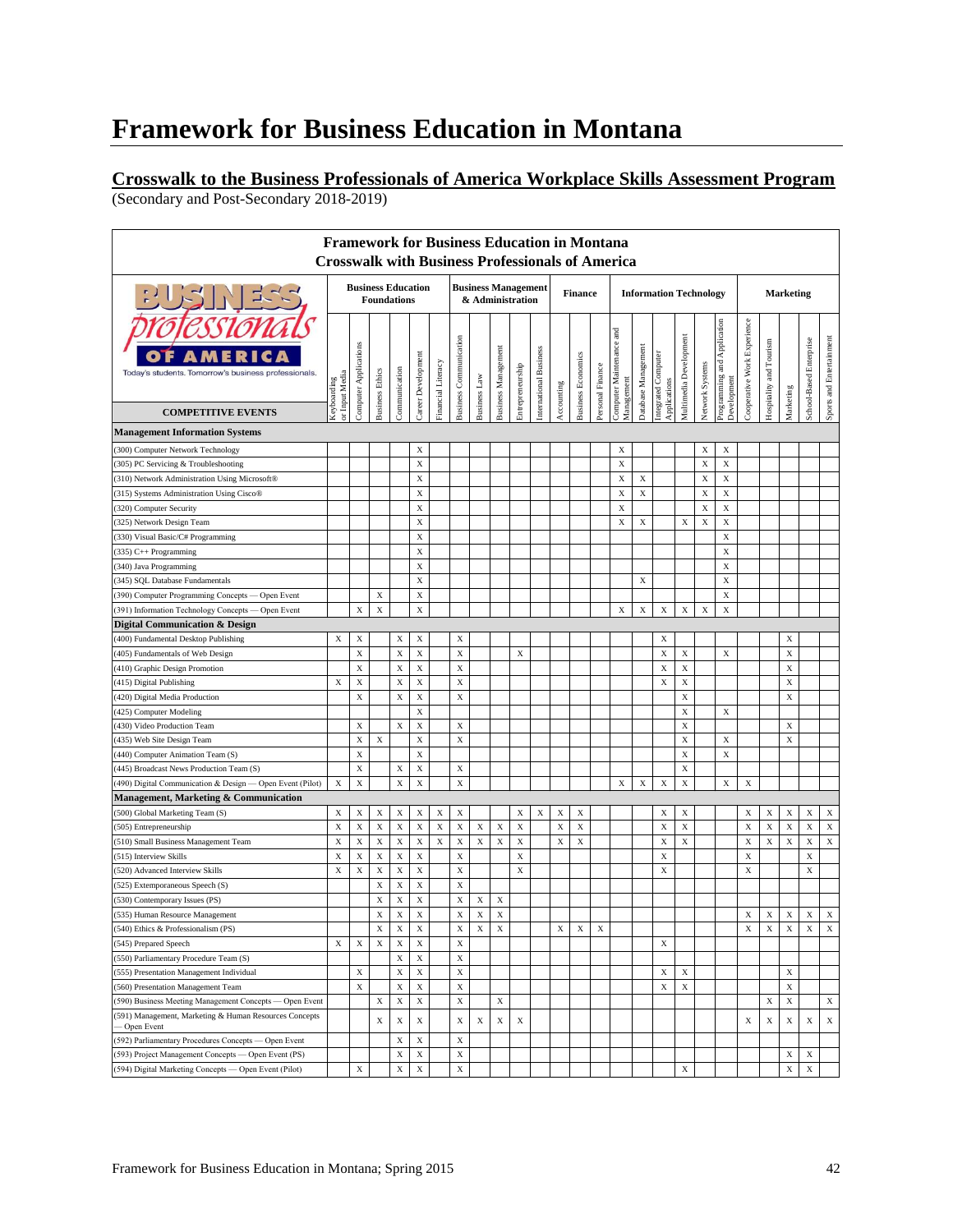### **Crosswalk to the DECA Competitive Events Program** (2018-2019)

| <b>Crosswalk with DECA: An Association of Marketing Students</b>   |                               |                                                 |                         |                                          |                    |                   |                               |                            |                                                                   |                  |                        |             |                           |                  | <b>Framework for Business Education in Montana</b> |                     |                                    |                        |                 |                                            |                             |                                |                  |                         |                          |
|--------------------------------------------------------------------|-------------------------------|-------------------------------------------------|-------------------------|------------------------------------------|--------------------|-------------------|-------------------------------|----------------------------|-------------------------------------------------------------------|------------------|------------------------|-------------|---------------------------|------------------|----------------------------------------------------|---------------------|------------------------------------|------------------------|-----------------|--------------------------------------------|-----------------------------|--------------------------------|------------------|-------------------------|--------------------------|
|                                                                    |                               | <b>Business Education</b><br><b>Foundations</b> |                         |                                          |                    |                   |                               |                            | <b>Business</b><br><b>Management</b> and<br><b>Administration</b> |                  |                        |             | <b>Finance</b>            |                  |                                                    |                     | <b>Information Technology</b>      |                        |                 | Marketing                                  |                             |                                |                  |                         |                          |
| <b>ODECA</b><br>An Association of Marketing Students               | or Input Media<br>Keyboarding | Computer Applications                           | <b>Business Ethics</b>  | Communication                            | Career Development | inancial Literacy | <b>Business Communication</b> | Business Law               | Business Management                                               | Entrepreneurship | International Business | Accounting  | <b>Business Economics</b> | Personal Finance | and<br>Computer Maintenance<br>Management          | Database Management | ntegrated Computer<br>Applications | Multimedia Development | Network Systems | Programming and Application<br>Development | Cooperative Work Experience | <b>Hospitality and Tourism</b> | Marketing        | School-Based Enterprise | Sports and Entertainment |
| <b>COMPETITIVE EVENTS</b>                                          |                               |                                                 |                         |                                          |                    |                   |                               |                            |                                                                   |                  |                        |             |                           |                  |                                                    |                     |                                    |                        |                 |                                            |                             |                                |                  |                         |                          |
| <b>Written Exams</b>                                               |                               |                                                 |                         |                                          |                    |                   |                               |                            |                                                                   |                  |                        |             |                           |                  |                                                    |                     |                                    |                        |                 |                                            |                             |                                |                  |                         |                          |
| <b>Business Administration Core Exam</b>                           |                               |                                                 | $\mathbf x$             | $\mathbf x$                              |                    |                   | $\mathbf x$                   | $\mathbf X$                | $\mathbf X$                                                       | X                |                        |             | $\mathbf x$               |                  | $\mathbf X$                                        |                     |                                    |                        |                 |                                            |                             |                                | $\mathbf x$      |                         |                          |
| Business Management and Administration Cluster Exam                |                               |                                                 | $\bf{X}$                | $\mathbf x$                              |                    | X                 | $\mathbf X$                   | $\mathbf X$                | $\mathbf X$                                                       | $\mathbf x$      |                        | X           | $\mathbf x$               |                  | $\mathbf x$                                        |                     |                                    |                        |                 |                                            |                             |                                | $\bf{X}$         |                         | $\mathbf X$              |
| Finance Cluster Exam                                               |                               |                                                 | $\mathbf x$             | $\mathbf X$                              |                    | $\mathbf X$       | $\mathbf x$                   | $\mathbf X$                | $\mathbf X$                                                       | $\mathbf X$      |                        | $\mathbf X$ | $\mathbf X$               | X                | $\mathbf X$                                        |                     |                                    |                        |                 |                                            |                             |                                | $\mathbf x$      |                         |                          |
| Hospitality and Tourism Cluster Exam                               |                               |                                                 | X                       | X                                        |                    |                   | X                             | $\mathbf X$                | $\mathbf X$                                                       | X                |                        |             | $\mathbf X$               |                  | X                                                  |                     |                                    |                        |                 |                                            |                             | X                              | X                |                         | X                        |
| Marketing Cluster Exam                                             |                               |                                                 | $\bf{X}$                | $\mathbf X$                              |                    |                   | $\mathbf x$                   | X                          | $\mathbf x$                                                       | X                |                        |             | $\mathbf x$               |                  | $\mathbf x$                                        |                     |                                    |                        |                 |                                            | $\mathbf X$                 | $\bar{X}$                      | $\mathbf x$      | $\bf{X}$                | $\mathbf x$              |
| <b>Principles of Business Administration Events</b>                |                               |                                                 |                         |                                          |                    |                   |                               |                            |                                                                   |                  |                        |             |                           |                  |                                                    |                     |                                    |                        |                 |                                            |                             |                                |                  |                         |                          |
| PBM                                                                | X                             | $\mathbf X$                                     | X                       | $\mathbf X$                              | $\mathbf X$        | X                 | $\mathbf X$                   | $\mathbf X$                | $\mathbf X$                                                       | X                |                        |             | X                         |                  | X                                                  |                     |                                    |                        |                 |                                            |                             |                                | X                |                         | $\mathbf X$              |
| Principles of Finance PFN                                          |                               |                                                 | $\mathbf x$             | $\mathbf X$                              | $\mathbf x$        | $\mathbf X$       | $\mathbf x$                   | $\mathbf X$                | $\mathbf X$                                                       |                  |                        | $\mathbf X$ | $\mathbf X$               | $\mathbf X$      | $\mathbf X$                                        |                     |                                    |                        |                 |                                            |                             |                                | $\mathbf x$      | X                       |                          |
| Principles of Hospitality and Tourism PHT                          |                               |                                                 | X                       | $\mathbf X$                              | $\mathbf x$        | $\mathbf x$       | X                             | $\mathbf X$                | $\mathbf x$                                                       | X                |                        |             | $\mathbf X$               |                  | $\mathbf X$                                        |                     |                                    |                        |                 |                                            |                             | X                              | X                |                         |                          |
| Principles of Marketing PMK                                        |                               |                                                 | $\bf{X}$                | $\bar{X}$                                | X                  |                   | $\mathbf x$                   | $\mathbf X$                | $\mathbf X$                                                       | X                |                        |             | $\mathbf X$               |                  | $\mathbf x$                                        |                     |                                    |                        |                 |                                            | $\mathbf X$                 | X                              | $\mathbf x$      | $\mathbf x$             | $\mathbf X$              |
| <b>Team Decision Making Events</b>                                 |                               |                                                 |                         |                                          |                    |                   |                               |                            |                                                                   |                  |                        |             |                           |                  |                                                    |                     |                                    |                        |                 |                                            |                             |                                |                  |                         |                          |
|                                                                    |                               |                                                 | X                       | $\mathbf X$                              | $\mathbf X$        | X                 | X                             | $\mathbf X$                | $\mathbf X$                                                       | X                |                        |             | $\mathbf X$               |                  |                                                    |                     |                                    |                        |                 |                                            |                             |                                | X                | $\mathbf X$             |                          |
| Business Law and Ethics BLTDM                                      |                               |                                                 | $\mathbf X$             | $\mathbf x$                              | $\mathbf X$        | $\mathbf x$       | $\mathbf x$                   | $\mathbf X$                | $\mathbf X$                                                       | $\mathbf x$      | X                      | X           | X                         |                  | $\mathbf X$                                        |                     |                                    |                        |                 |                                            | $\mathbf X$                 |                                | X                | X                       |                          |
| Buying and Merchandising BTDM                                      |                               |                                                 | $\mathbf x$             | $\mathbf X$                              | X                  | $\mathbf X$       | $\mathbf X$                   | $\mathbf X$                | $\mathbf X$                                                       | $\mathbf x$      |                        | X           | X                         |                  |                                                    |                     |                                    |                        |                 |                                            |                             | $\mathbf X$                    | X                | $\mathbf X$             | $\mathbf X$              |
| Entrepreneurship ETDM                                              |                               |                                                 | $\mathbf X$             | $\mathbf x$                              | $\mathbf X$        | $\mathbf x$       | $\mathbf X$                   | $\mathbf X$                | $\mathbf X$                                                       | $\mathbf X$      |                        | $\mathbf x$ | X                         |                  | X                                                  |                     |                                    |                        |                 |                                            | $\mathbf X$                 |                                | $\mathbf x$      | X                       | $\mathbf x$              |
| Financial Services FTDM<br>Hospitality Services HTDM               |                               |                                                 | $\mathbf x$             | $\mathbf x$                              | $\mathbf X$        | $\mathbf x$       | $\mathbf x$                   | $\mathbf x$                | $\mathbf x$                                                       | $\mathbf x$      |                        | X           | X                         | $\mathbf X$      | $\mathbf X$                                        |                     |                                    |                        |                 |                                            | $\mathbf x$                 | $\mathbf X$                    | $\mathbf X$      | $\mathbf x$             |                          |
|                                                                    |                               |                                                 | X                       | X                                        | $\mathbf X$        | X                 | X                             | $\mathbf X$                | $\mathbf X$                                                       | X                |                        | X           | $\mathbf X$               |                  | $\mathbf X$                                        |                     |                                    |                        |                 |                                            | $\mathbf X$                 | $\mathbf X$                    | X                | X                       | $\mathbf X$              |
| Marketing Management MTDM                                          |                               |                                                 | $\mathbf X$             | $\mathbf x$                              | X                  | X                 | $\mathbf x$                   | X                          | X                                                                 | X                |                        |             | $\mathbf x$               |                  | $\mathbf X$                                        |                     |                                    |                        |                 |                                            |                             | X                              | $\mathbf X$      |                         | $\mathbf x$              |
| Sports and Entertainment Marketing STDM<br>Travel and Tourism TTDM |                               |                                                 | $\mathbf x$             | X                                        | X                  | X                 | X                             | $\mathbf x$                | $\mathbf x$                                                       | X                |                        |             | $\mathbf X$               |                  | $\mathbf X$                                        |                     |                                    |                        |                 |                                            | $\mathbf X$                 | X                              | $\bf{X}$         |                         |                          |
| <b>Individual Series Events</b>                                    |                               |                                                 |                         |                                          |                    |                   |                               |                            |                                                                   |                  |                        |             |                           |                  |                                                    |                     |                                    |                        |                 |                                            |                             |                                |                  |                         |                          |
|                                                                    |                               |                                                 |                         |                                          |                    |                   |                               |                            |                                                                   |                  |                        |             |                           |                  |                                                    |                     |                                    |                        |                 |                                            |                             |                                |                  |                         |                          |
| <b>Accounting Applications ACT</b>                                 |                               |                                                 | X                       | $\mathbf X$                              | $\mathbf X$        | $\mathbf X$       | $\mathbf X$                   | $\mathbf X$                | $\mathbf X$                                                       | X                |                        | X           | X                         |                  |                                                    |                     |                                    |                        |                 |                                            |                             |                                | X                | X                       |                          |
| Apparel and Accessories Marketing AAM                              |                               |                                                 | X                       | $\mathbf X$                              | $\mathbf X$        | $\mathbf X$       | $\mathbf X$                   | $\mathbf X$                | $\mathbf X$                                                       | X                |                        | $\mathbf X$ | X                         |                  |                                                    |                     |                                    |                        |                 |                                            | X                           | X                              | X                | X                       | X                        |
| Automotive Services Marketing ASM                                  |                               |                                                 | $\mathbf x$             | $\mathbf x$                              | $\mathbf x$        | $\mathbf X$       | X                             | X                          | $\mathbf X$                                                       | X                |                        |             | X                         |                  |                                                    |                     |                                    |                        |                 |                                            | $\mathbf X$                 | X                              | $\mathbf x$      |                         | $\mathbf X$              |
| <b>Business Finance BFS</b>                                        |                               |                                                 | $\mathbf x$             | $\mathbf X$                              | $\mathbf x$        | $\mathbf X$       | $\mathbf X$                   | $\mathbf X$                | $\mathbf X$                                                       | $\mathbf X$      |                        | $\mathbf X$ | X                         | X                |                                                    |                     |                                    |                        |                 |                                            |                             |                                | $\mathbf x$      | X                       |                          |
| <b>Business Services Marketing BSM</b>                             |                               |                                                 | $\mathbf x$             | $\mathbf X$                              | $\mathbf X$        | $\mathbf X$       | $\mathbf x$                   | $\mathbf X$                | $\mathbf X$                                                       | $\mathbf X$      |                        |             | $\mathbf X$               |                  |                                                    |                     |                                    |                        |                 |                                            | $\mathbf X$                 | $\mathbf X$                    | $\mathbf x$      | $\mathbf X$             | $\mathbf X$              |
| Entrepreneurship Series ENT                                        |                               |                                                 | X                       | X                                        | $\mathbf X$        | X                 | X                             | X                          | X                                                                 | X                |                        | X           | $\mathbf X$               |                  | $\mathbf X$                                        |                     |                                    |                        |                 |                                            | X                           | X                              | X                | $\bf{x}$                | $\mathbf X$              |
| Food Marketing FMS                                                 |                               |                                                 | $\mathbf x$             | X                                        | X                  | $\mathbf x$       | X                             | $\mathbf x$                | $\mathbf x$                                                       | X                |                        |             | X                         |                  |                                                    |                     |                                    |                        |                 |                                            | X                           | X<br>$\bf{X}$                  | $\mathbf x$      | $\bf{x}$                | $\mathbf X$              |
| Hotel and Lodging Management HLM                                   |                               |                                                 | $\mathbf x$             | $\bf{X}$                                 | $\mathbf x$        | $\bf{X}$          | $\mathbf x$                   | $\mathbf X$                | $\mathbf X$                                                       | $\mathbf X$      |                        | X           | $\mathbf X$               | X                |                                                    |                     |                                    |                        |                 |                                            |                             |                                | $\mathbf x$      |                         |                          |
| Human Resources Management HRM                                     |                               |                                                 | $\bf{X}$<br>$\mathbf x$ | $\mathbf x$<br>$\boldsymbol{\mathrm{X}}$ | X<br>$\mathbf X$   | X<br>$\bf{X}$     | X<br>$\mathbf x$              | $\mathbf x$<br>$\mathbf X$ | $\mathbf X$<br>$\mathbf X$                                        | $\mathbf x$<br>X |                        |             | X<br>$\mathbf X$          |                  |                                                    |                     |                                    |                        |                 |                                            |                             |                                | X<br>$\mathbf x$ | X<br>$\bf{X}$           |                          |
| Marketing Management MMS                                           |                               |                                                 | X                       | $\mathbf X$                              | X                  | X                 |                               |                            | $\mathbf X$                                                       | X                |                        |             |                           |                  |                                                    |                     |                                    |                        |                 |                                            |                             |                                |                  |                         |                          |
| Quick Serve Restaurant Management QSRM                             |                               |                                                 | $\mathbf x$             | $\mathbf X$                              | $\mathbf x$        | $\mathbf x$       | X<br>$\mathbf x$              | X<br>$\mathbf X$           | $\mathbf X$                                                       | $\mathbf X$      |                        |             | X<br>$\mathbf x$          |                  |                                                    |                     |                                    |                        |                 |                                            |                             | X<br>$\mathbf x$               | X<br>$\mathbf x$ | X<br>$\mathbf X$        |                          |
| Restaurant and Food Service Management RFSM                        |                               |                                                 | $\bf{X}$                | $\mathbf x$                              | X                  | $\bf{X}$          | $\mathbf x$                   | $\mathbf x$                | $\mathbf x$                                                       | $\mathbf x$      |                        |             | $\mathbf x$               |                  |                                                    |                     |                                    |                        |                 |                                            |                             |                                | $\bf{X}$         | $\mathbf X$             |                          |
| Retail Merchandising RMS                                           |                               |                                                 | X                       | X                                        | X                  | X                 | X                             | X                          | X                                                                 | X                |                        |             | X                         |                  |                                                    |                     |                                    |                        |                 |                                            | X                           | X                              | X                |                         | $\mathbf X$              |
| Sports and Entertainment Marketing SEM                             |                               |                                                 |                         |                                          |                    |                   |                               |                            |                                                                   |                  |                        |             |                           |                  |                                                    |                     |                                    |                        |                 |                                            |                             |                                |                  |                         |                          |
| <b>Personal Finance Literacy Event</b>                             |                               |                                                 |                         |                                          |                    |                   |                               |                            |                                                                   |                  |                        |             |                           |                  |                                                    |                     |                                    |                        |                 |                                            |                             |                                |                  |                         |                          |
| Personal Financial Literacy PFL                                    |                               | $\mathbf x$                                     |                         | $\mathbf x$                              | $\mathbf x$        | X                 |                               |                            |                                                                   | X                |                        | X           |                           | X                |                                                    |                     |                                    |                        |                 |                                            |                             |                                |                  |                         |                          |